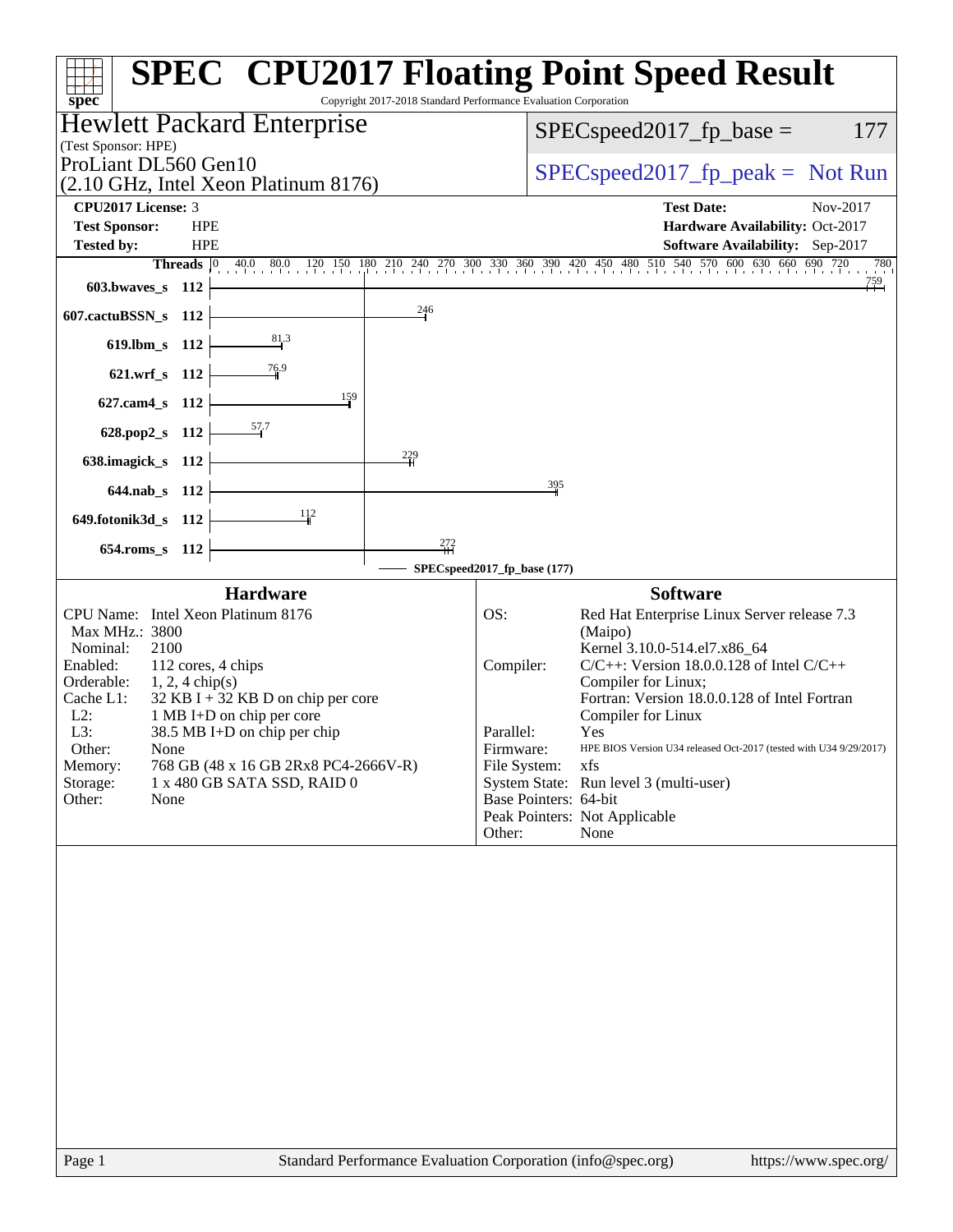# **[SPEC CPU2017 Floating Point Speed Result](http://www.spec.org/auto/cpu2017/Docs/result-fields.html#SPECCPU2017FloatingPointSpeedResult)**

Copyright 2017-2018 Standard Performance Evaluation Corporation

### Hewlett Packard Enterprise

(Test Sponsor: HPE)

(2.10 GHz, Intel Xeon Platinum 8176)

 $SPEC speed2017_fp\_base = 177$ 

ProLiant DL560 Gen10  $SPEC speed2017$  [p\_peak = Not Run

**[CPU2017 License:](http://www.spec.org/auto/cpu2017/Docs/result-fields.html#CPU2017License)** 3 **[Test Date:](http://www.spec.org/auto/cpu2017/Docs/result-fields.html#TestDate)** Nov-2017

**[Test Sponsor:](http://www.spec.org/auto/cpu2017/Docs/result-fields.html#TestSponsor)** HPE **[Hardware Availability:](http://www.spec.org/auto/cpu2017/Docs/result-fields.html#HardwareAvailability)** Oct-2017 **[Tested by:](http://www.spec.org/auto/cpu2017/Docs/result-fields.html#Testedby)** HPE **[Software Availability:](http://www.spec.org/auto/cpu2017/Docs/result-fields.html#SoftwareAvailability)** Sep-2017

#### **[Results Table](http://www.spec.org/auto/cpu2017/Docs/result-fields.html#ResultsTable)**

|                            | <b>Base</b>    |                |                |                |            |                |       | <b>Peak</b>    |                |              |                |              |                |              |
|----------------------------|----------------|----------------|----------------|----------------|------------|----------------|-------|----------------|----------------|--------------|----------------|--------------|----------------|--------------|
| <b>Benchmark</b>           | <b>Threads</b> | <b>Seconds</b> | Ratio          | <b>Seconds</b> | Ratio      | <b>Seconds</b> | Ratio | <b>Threads</b> | <b>Seconds</b> | <b>Ratio</b> | <b>Seconds</b> | <b>Ratio</b> | <b>Seconds</b> | <b>Ratio</b> |
| 603.bwayes s               | 112            | 76.6           | 771            | 77.7           | <u>759</u> | 78.6           | 751   |                |                |              |                |              |                |              |
| 607.cactuBSSN s            | 112            | 67.8           | 246            | 67.8           | 246        | 67.9           | 246   |                |                |              |                |              |                |              |
| $619.$ lbm s               | 112            | 64.4           | 81.3           | 64.1           | 81.7       | 64.5           | 81.2  |                |                |              |                |              |                |              |
| $621.wrf$ s                | 112            | 170            | 77.9           | 177            | 74.9       | 172            | 76.9  |                |                |              |                |              |                |              |
| $627$ .cam $4 \text{ s}$   | 112            | 55.3           | 160            | 55.9           | 158        | 55.8           | 159   |                |                |              |                |              |                |              |
| $628.pop2_s$               | 112            | 206            | 57.7           | 207            | 57.5       | 202            | 58.7  |                |                |              |                |              |                |              |
| 638.imagick_s              | 112            | 63.3           | 228            | 62.1           | 232        | 63.1           | 229   |                |                |              |                |              |                |              |
| $644$ .nab s               | 112            | 44.3           | 394            | 44.0           | 397        | 44.2           | 395   |                |                |              |                |              |                |              |
| 649.fotonik3d s            | 112            | 81.4           | 112            | 81.9           | 111        | 79.7           | 114   |                |                |              |                |              |                |              |
| $654$ .roms s              | 112            | 58.7           | 268            | 56.7           | 278        | 57.9           | 272   |                |                |              |                |              |                |              |
| $SPEC speed2017$ fp base = | 177            |                |                |                |            |                |       |                |                |              |                |              |                |              |
| $SPECspeed2017$ fp peak =  |                |                | <b>Not Run</b> |                |            |                |       |                |                |              |                |              |                |              |

Results appear in the [order in which they were run.](http://www.spec.org/auto/cpu2017/Docs/result-fields.html#RunOrder) Bold underlined text [indicates a median measurement](http://www.spec.org/auto/cpu2017/Docs/result-fields.html#Median).

#### **[Operating System Notes](http://www.spec.org/auto/cpu2017/Docs/result-fields.html#OperatingSystemNotes)**

 Stack size set to unlimited using "ulimit -s unlimited" Transparent Huge Pages enabled by default Prior to runcpu invocation Filesystem page cache synced and cleared with: sync; echo 3> /proc/sys/vm/drop\_caches IRQ balance service was stop using "service irqbalance stop" Tuned-adm profile was set to Throughtput-Performance

### **[General Notes](http://www.spec.org/auto/cpu2017/Docs/result-fields.html#GeneralNotes)**

Environment variables set by runcpu before the start of the run: KMP\_AFFINITY = "granularity=core,compact" LD\_LIBRARY\_PATH = "/cpu2017/lib/ia32:/cpu2017/lib/intel64:/cpu2017/je5.0.1-32:/cpu2017/je5.0.1-64" OMP\_STACKSIZE = "192M"

 Binaries compiled on a system with 1x Intel Core i7-4790 CPU + 32GB RAM memory using Redhat Enterprise Linux 7.4

### **[Platform Notes](http://www.spec.org/auto/cpu2017/Docs/result-fields.html#PlatformNotes)**

BIOS Configuration: Intel Hyperthreading set to Disabled Thermal Configuration set to Maximum Cooling LLC Prefetch set to Enabled LLC Dead Line Allocation set to Disabled Stale A to S set to Enabled Memory Patrol Scrubbing set to Disabled

**(Continued on next page)**

Page 2 Standard Performance Evaluation Corporation [\(info@spec.org\)](mailto:info@spec.org) <https://www.spec.org/>

**[spec](http://www.spec.org/)**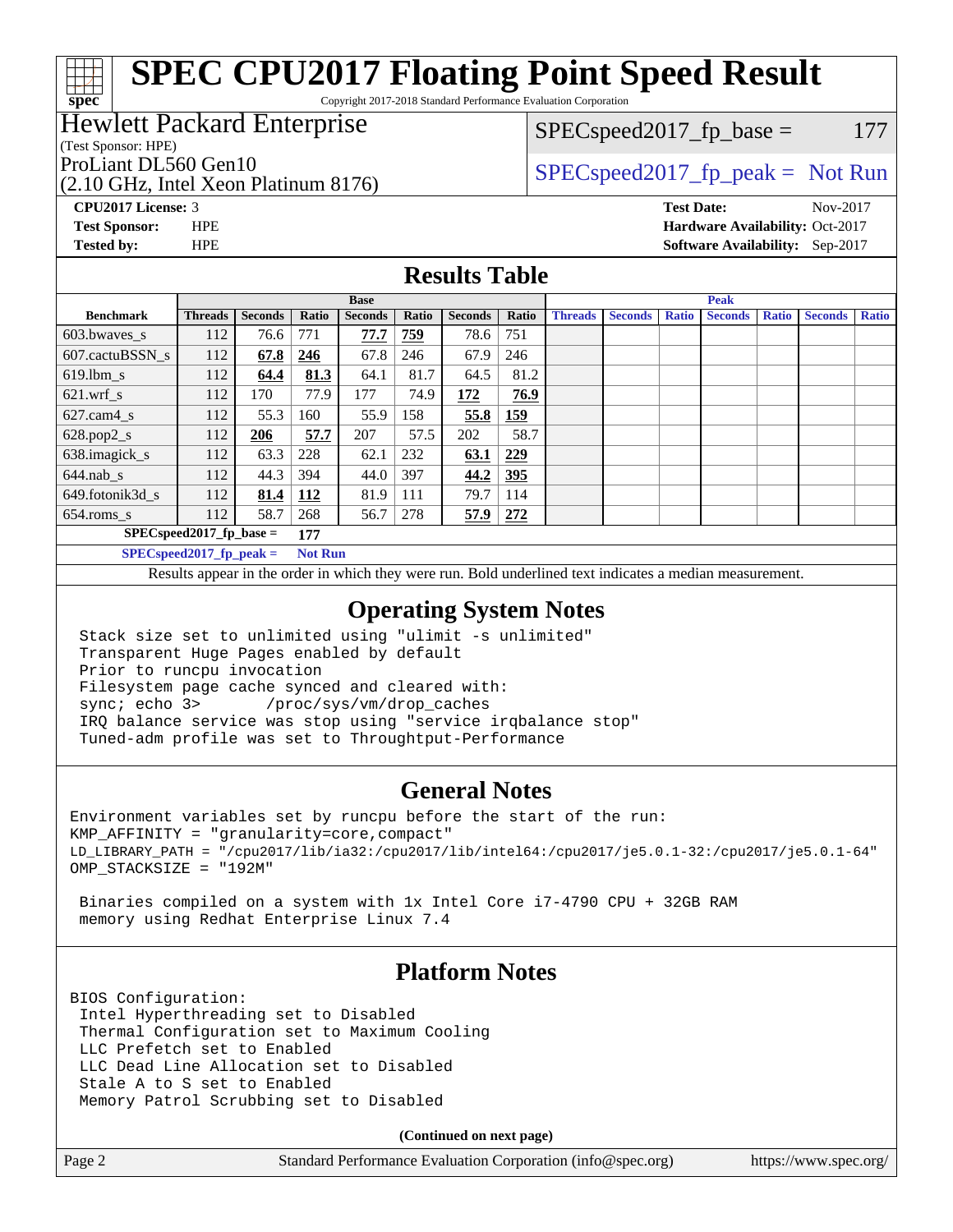# **[SPEC CPU2017 Floating Point Speed Result](http://www.spec.org/auto/cpu2017/Docs/result-fields.html#SPECCPU2017FloatingPointSpeedResult)**

Copyright 2017-2018 Standard Performance Evaluation Corporation

### Hewlett Packard Enterprise

 $SPECspeed2017_fp\_base = 177$ 

(Test Sponsor: HPE)

(2.10 GHz, Intel Xeon Platinum 8176)

ProLiant DL560 Gen10<br>  $\begin{array}{r} \text{SPEC speed2017\_fp\_peak = Not Run} \\ \text{SPEC speed2017\_fp\_peak = Not Run} \end{array}$ 

**[spec](http://www.spec.org/)**

**[CPU2017 License:](http://www.spec.org/auto/cpu2017/Docs/result-fields.html#CPU2017License)** 3 **[Test Date:](http://www.spec.org/auto/cpu2017/Docs/result-fields.html#TestDate)** Nov-2017 **[Test Sponsor:](http://www.spec.org/auto/cpu2017/Docs/result-fields.html#TestSponsor)** HPE **[Hardware Availability:](http://www.spec.org/auto/cpu2017/Docs/result-fields.html#HardwareAvailability)** Oct-2017 **[Tested by:](http://www.spec.org/auto/cpu2017/Docs/result-fields.html#Testedby)** HPE **[Software Availability:](http://www.spec.org/auto/cpu2017/Docs/result-fields.html#SoftwareAvailability)** Sep-2017

#### **[Platform Notes \(Continued\)](http://www.spec.org/auto/cpu2017/Docs/result-fields.html#PlatformNotes)**

| Workload Profile set to General Peak Frequency Compute<br>Energy/Performance Bias set to Maximum Performance<br>Workload Profile set to Custom<br>NUMA Group Size Optimization set to Flat<br>Sysinfo program /cpu2017/bin/sysinfo<br>Rev: r5797 of 2017-06-14 96c45e4568ad54c135fd618bcc091c0f<br>running on DL560-Gen10 Tue Nov 7 17:16:53 2017 |                                                                                                                                                                                                                              |                       |  |  |  |  |  |  |  |  |
|---------------------------------------------------------------------------------------------------------------------------------------------------------------------------------------------------------------------------------------------------------------------------------------------------------------------------------------------------|------------------------------------------------------------------------------------------------------------------------------------------------------------------------------------------------------------------------------|-----------------------|--|--|--|--|--|--|--|--|
|                                                                                                                                                                                                                                                                                                                                                   | SUT (System Under Test) info as seen by some common utilities.<br>For more information on this section, see<br>https://www.spec.org/cpu2017/Docs/config.html#sysinfo                                                         |                       |  |  |  |  |  |  |  |  |
| From /proc/cpuinfo<br>4 "physical id"s (chips)<br>112 "processors"<br>cpu cores : 28                                                                                                                                                                                                                                                              | model name: $Intel(R)$ Xeon $(R)$ Platinum 8176 CPU @ 2.10GHz<br>cores, siblings (Caution: counting these is hw and system dependent. The following<br>excerpts from /proc/cpuinfo might not be reliable. Use with caution.) |                       |  |  |  |  |  |  |  |  |
| siblings : 28                                                                                                                                                                                                                                                                                                                                     | physical 0: cores 0 1 2 3 4 5 6 8 9 10 11 12 13 14 16 17 18 19 20 21 22 24 25 26 27                                                                                                                                          |                       |  |  |  |  |  |  |  |  |
| 28 29 30                                                                                                                                                                                                                                                                                                                                          |                                                                                                                                                                                                                              |                       |  |  |  |  |  |  |  |  |
| 28 29 30                                                                                                                                                                                                                                                                                                                                          | physical 1: cores 0 1 2 3 4 5 6 8 9 10 11 12 13 14 16 17 18 19 20 21 22 24 25 26 27                                                                                                                                          |                       |  |  |  |  |  |  |  |  |
| 28 29 30                                                                                                                                                                                                                                                                                                                                          | physical 2: cores 0 1 2 3 4 5 6 8 9 10 11 12 13 14 16 17 18 19 20 21 22 24 25 26 27                                                                                                                                          |                       |  |  |  |  |  |  |  |  |
| 28 29 30                                                                                                                                                                                                                                                                                                                                          | physical 3: cores 0 1 2 3 4 5 6 8 9 10 11 12 13 14 16 17 18 19 20 21 22 24 25 26 27                                                                                                                                          |                       |  |  |  |  |  |  |  |  |
| From 1scpu:<br>Architecture: x86_64<br>CPU op-mode(s): 32-bit, 64-bit<br>Byte Order: Little Endian<br>CPU(s):<br>On-line CPU(s) list: $0-111$<br>Thread(s) per core:<br>$Core(s)$ per socket:<br>Socket(s):<br>NUMA $node(s):$<br>Vendor ID:<br>CPU family:<br>Model:<br>Model name:<br>Stepping:<br>CPU MHz:<br>BogoMIPS:<br>Virtualization:     | 112<br>$\mathbf{1}$<br>28<br>4<br>4<br>GenuineIntel<br>6<br>85<br>$Intel(R) Xeon(R) Platinum 8176 CPU @ 2.10GHz$<br>4<br>2100.000<br>4205.20<br>$VT - x$                                                                     |                       |  |  |  |  |  |  |  |  |
| (Continued on next page)                                                                                                                                                                                                                                                                                                                          |                                                                                                                                                                                                                              |                       |  |  |  |  |  |  |  |  |
| Page 3                                                                                                                                                                                                                                                                                                                                            | Standard Performance Evaluation Corporation (info@spec.org)                                                                                                                                                                  | https://www.spec.org/ |  |  |  |  |  |  |  |  |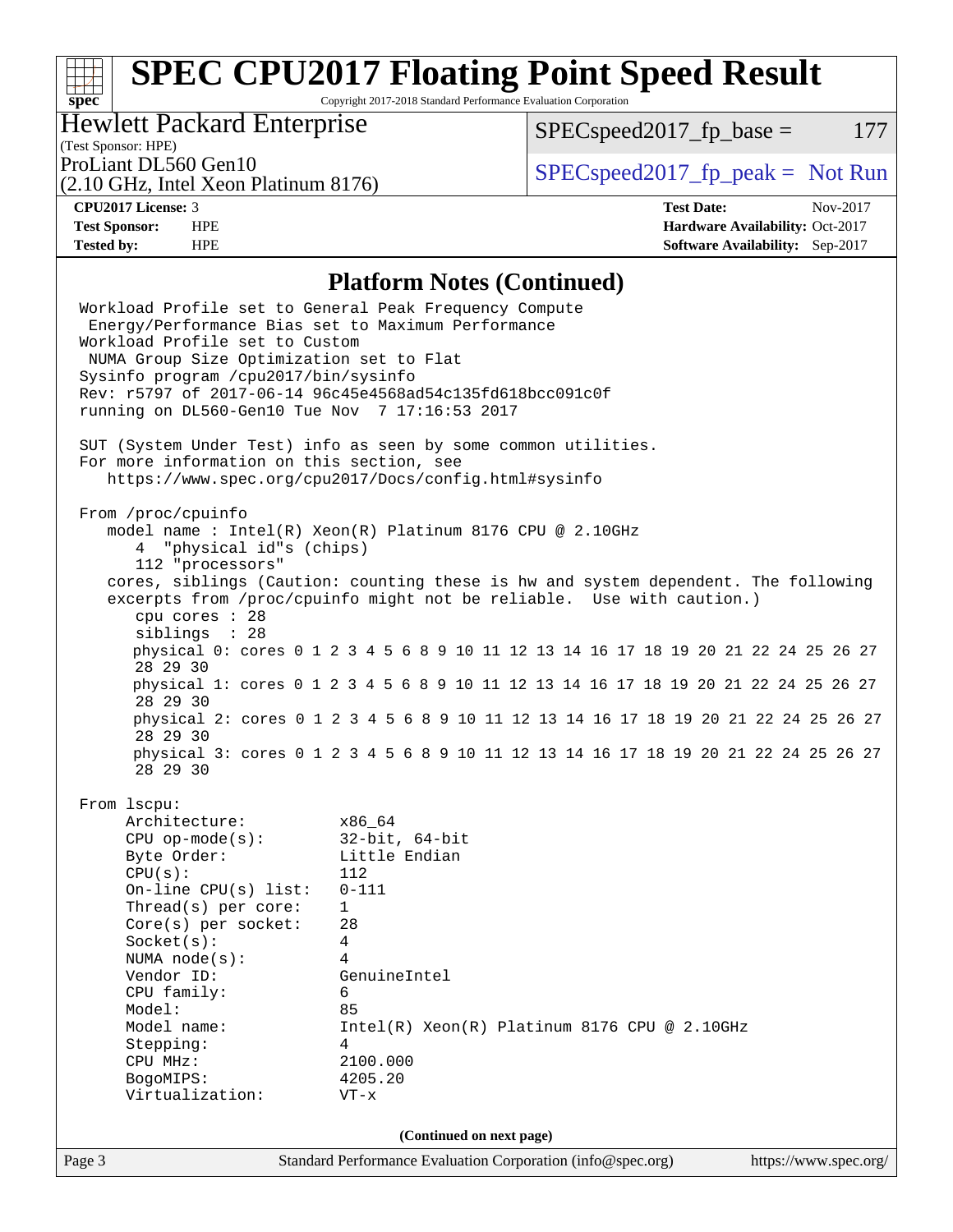#### **[spec](http://www.spec.org/) [SPEC CPU2017 Floating Point Speed Result](http://www.spec.org/auto/cpu2017/Docs/result-fields.html#SPECCPU2017FloatingPointSpeedResult)** Copyright 2017-2018 Standard Performance Evaluation Corporation (Test Sponsor: HPE) Hewlett Packard Enterprise (2.10 GHz, Intel Xeon Platinum 8176) ProLiant DL560 Gen10  $SPEC speed2017$  fp\_peak = Not Run  $SPEC speed2017<sub>fp</sub> base = 177$ **[CPU2017 License:](http://www.spec.org/auto/cpu2017/Docs/result-fields.html#CPU2017License)** 3 **[Test Date:](http://www.spec.org/auto/cpu2017/Docs/result-fields.html#TestDate)** Nov-2017 **[Test Sponsor:](http://www.spec.org/auto/cpu2017/Docs/result-fields.html#TestSponsor)** HPE **[Hardware Availability:](http://www.spec.org/auto/cpu2017/Docs/result-fields.html#HardwareAvailability)** Oct-2017 **[Tested by:](http://www.spec.org/auto/cpu2017/Docs/result-fields.html#Testedby)** HPE **[Software Availability:](http://www.spec.org/auto/cpu2017/Docs/result-fields.html#SoftwareAvailability)** Sep-2017 **[Platform Notes \(Continued\)](http://www.spec.org/auto/cpu2017/Docs/result-fields.html#PlatformNotes)** L1d cache: 32K L1i cache: 32K L2 cache: 1024K L3 cache: 39424K NUMA node0 CPU(s): 0-27 NUMA node1 CPU(s): 28-55 NUMA node2 CPU(s): 56-83 NUMA node3 CPU(s): 84-111 /proc/cpuinfo cache data cache size : 39424 KB From numactl --hardware WARNING: a numactl 'node' might or might not correspond to a physical chip. available: 4 nodes (0-3) node 0 cpus: 0 1 2 3 4 5 6 7 8 9 10 11 12 13 14 15 16 17 18 19 20 21 22 23 24 25 26 27 node 0 size: 196266 MB node 0 free: 191050 MB node 1 cpus: 28 29 30 31 32 33 34 35 36 37 38 39 40 41 42 43 44 45 46 47 48 49 50 51 52 53 54 55 node 1 size: 196608 MB node 1 free: 191672 MB node 2 cpus: 56 57 58 59 60 61 62 63 64 65 66 67 68 69 70 71 72 73 74 75 76 77 78 79 80 81 82 83 node 2 size: 196608 MB node 2 free: 191354 MB node 3 cpus: 84 85 86 87 88 89 90 91 92 93 94 95 96 97 98 99 100 101 102 103 104 105 106 107 108 109 110 111 node 3 size: 196607 MB node 3 free: 190284 MB node distances: node 0 1 2 3 0: 10 21 21 21 1: 21 10 21 21 2: 21 21 10 21 3: 21 21 21 10 From /proc/meminfo MemTotal: 792066452 kB HugePages\_Total: 0 Hugepagesize: 2048 kB From /etc/\*release\* /etc/\*version\* os-release: NAME="Red Hat Enterprise Linux Server" VERSION="7.3 (Maipo)" ID="rhel" **(Continued on next page)**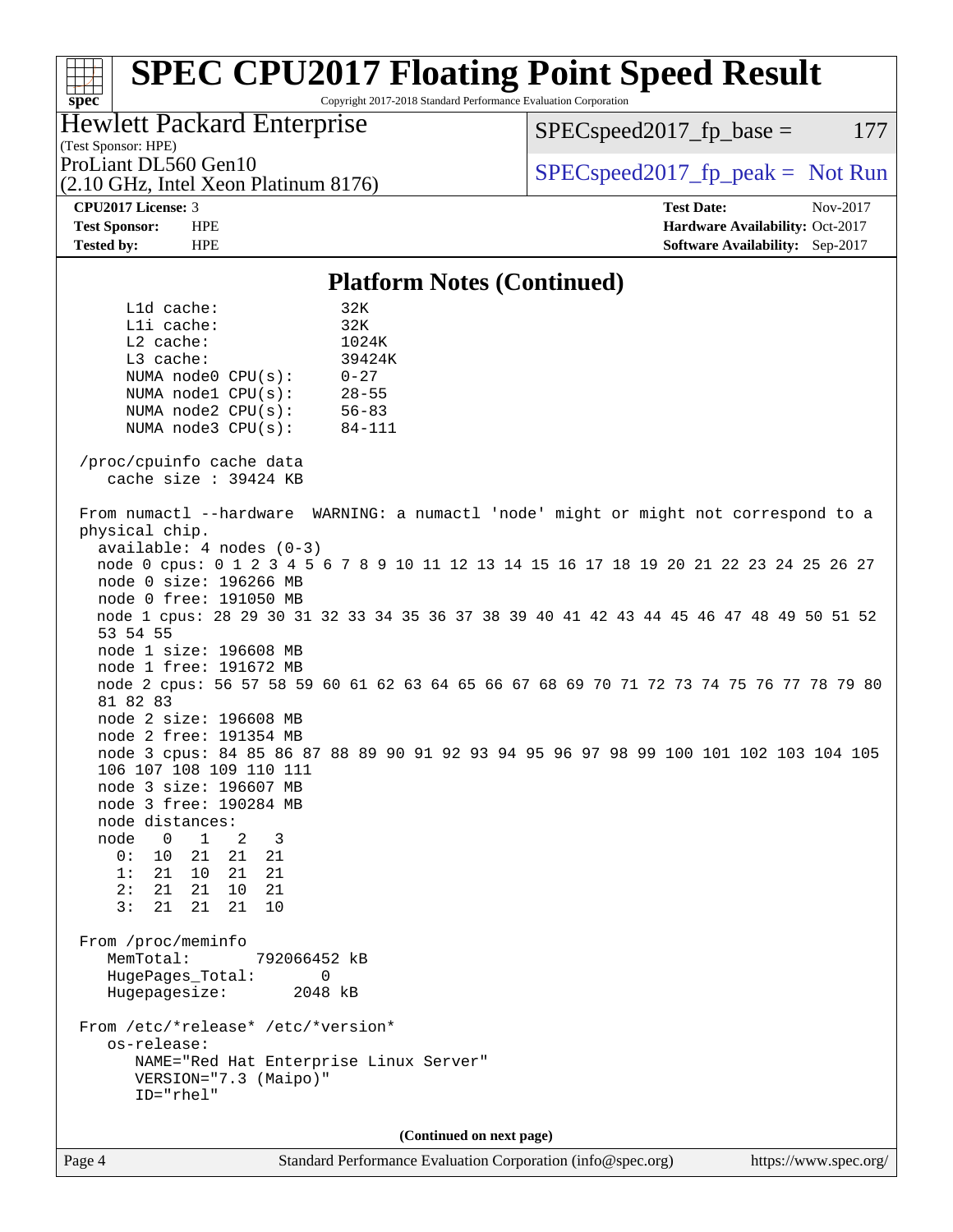#### **[spec](http://www.spec.org/) [SPEC CPU2017 Floating Point Speed Result](http://www.spec.org/auto/cpu2017/Docs/result-fields.html#SPECCPU2017FloatingPointSpeedResult)** Copyright 2017-2018 Standard Performance Evaluation Corporation (Test Sponsor: HPE) Hewlett Packard Enterprise (2.10 GHz, Intel Xeon Platinum 8176) ProLiant DL560 Gen10  $SPEC speed2017$  fp\_peak = Not Run  $SPEC speed2017_fp\_base = 177$ **[CPU2017 License:](http://www.spec.org/auto/cpu2017/Docs/result-fields.html#CPU2017License)** 3 **[Test Date:](http://www.spec.org/auto/cpu2017/Docs/result-fields.html#TestDate)** Nov-2017 **[Test Sponsor:](http://www.spec.org/auto/cpu2017/Docs/result-fields.html#TestSponsor)** HPE **[Hardware Availability:](http://www.spec.org/auto/cpu2017/Docs/result-fields.html#HardwareAvailability)** Oct-2017 **[Tested by:](http://www.spec.org/auto/cpu2017/Docs/result-fields.html#Testedby)** HPE **[Software Availability:](http://www.spec.org/auto/cpu2017/Docs/result-fields.html#SoftwareAvailability)** Sep-2017 **[Platform Notes \(Continued\)](http://www.spec.org/auto/cpu2017/Docs/result-fields.html#PlatformNotes)** ID\_LIKE="fedora" VERSION\_ID="7.3" PRETTY\_NAME="Red Hat Enterprise Linux Server 7.3 (Maipo)" ANSI\_COLOR="0;31" CPE\_NAME="cpe:/o:redhat:enterprise\_linux:7.3:GA:server" redhat-release: Red Hat Enterprise Linux Server release 7.3 (Maipo) system-release: Red Hat Enterprise Linux Server release 7.3 (Maipo) system-release-cpe: cpe:/o:redhat:enterprise\_linux:7.3:ga:server uname -a: Linux DL560-Gen10 3.10.0-514.el7.x86\_64 #1 SMP Wed Oct 19 11:24:13 EDT 2016 x86\_64 x86\_64 x86\_64 GNU/Linux run-level 3 Nov 7 14:36 SPEC is set to: /cpu2017 Filesystem Type Size Used Avail Use% Mounted on /dev/sdb1 xfs 447G 32G 416G 8% / Additional information from dmidecode follows. WARNING: Use caution when you interpret this section. The 'dmidecode' program reads system data which is "intended to allow hardware to be accurately determined", but the intent may not be met, as there are frequent changes to hardware, firmware, and the "DMTF SMBIOS" standard. BIOS HPE U34 09/29/2017 Memory: 48x UNKNOWN NOT AVAILABLE 16 GB 2 rank 2666 (End of data from sysinfo program) **[Compiler Version Notes](http://www.spec.org/auto/cpu2017/Docs/result-fields.html#CompilerVersionNotes)** ============================================================================== CC 619.lbm\_s(base) 638.imagick\_s(base) 644.nab\_s(base) ----------------------------------------------------------------------------- icc (ICC) 18.0.0 20170811 Copyright (C) 1985-2017 Intel Corporation. All rights reserved. ------------------------------------------------------------------------------ ============================================================================== FC 607.cactuBSSN s(base) ----------------------------------------------------------------------------- icpc (ICC) 18.0.0 20170811 Copyright (C) 1985-2017 Intel Corporation. All rights reserved. icc (ICC) 18.0.0 20170811 Copyright (C) 1985-2017 Intel Corporation. All rights reserved. ifort (IFORT) 18.0.0 20170811

**(Continued on next page)**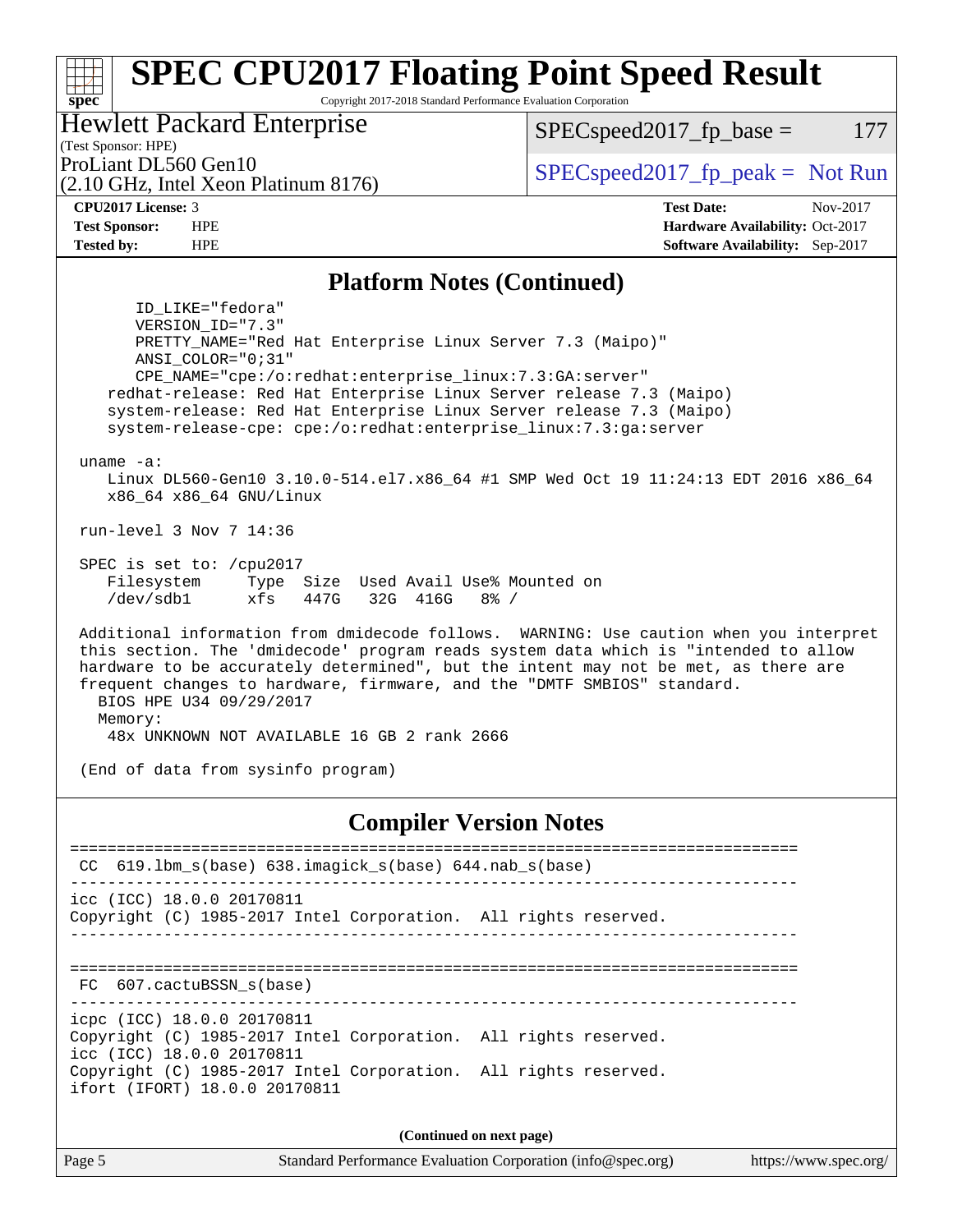|          | SPEC CPU2017 Floating Point Speed Result                        |
|----------|-----------------------------------------------------------------|
|          |                                                                 |
| $spec^*$ | Copyright 2017-2018 Standard Performance Evaluation Corporation |

Copyright 2017-2018 Standard Performance Evaluation Corporation

#### Hewlett Packard Enterprise

 $SPEC speed2017_fp\_base = 177$ 

(Test Sponsor: HPE)

(2.10 GHz, Intel Xeon Platinum 8176)

ProLiant DL560 Gen10<br>  $\begin{array}{r} \text{SPEC speed2017\_fp\_peak = Not Run} \\ \text{SPEC speed2017\_fp\_peak = Not Run} \end{array}$ 

**[CPU2017 License:](http://www.spec.org/auto/cpu2017/Docs/result-fields.html#CPU2017License)** 3 **[Test Date:](http://www.spec.org/auto/cpu2017/Docs/result-fields.html#TestDate)** Nov-2017 **[Test Sponsor:](http://www.spec.org/auto/cpu2017/Docs/result-fields.html#TestSponsor)** HPE **[Hardware Availability:](http://www.spec.org/auto/cpu2017/Docs/result-fields.html#HardwareAvailability)** Oct-2017 **[Tested by:](http://www.spec.org/auto/cpu2017/Docs/result-fields.html#Testedby)** HPE **[Software Availability:](http://www.spec.org/auto/cpu2017/Docs/result-fields.html#SoftwareAvailability)** Sep-2017

#### **[Compiler Version Notes \(Continued\)](http://www.spec.org/auto/cpu2017/Docs/result-fields.html#CompilerVersionNotes)**

| Copyright (C) 1985-2017 Intel Corporation. All rights reserved.                                                                                                                                  |
|--------------------------------------------------------------------------------------------------------------------------------------------------------------------------------------------------|
|                                                                                                                                                                                                  |
| $FC 603.bwaves_s(base) 649.fotonik3d_s(base) 654.roms_s(base)$                                                                                                                                   |
| ifort (IFORT) 18.0.0 20170811<br>Copyright (C) 1985-2017 Intel Corporation. All rights reserved.                                                                                                 |
| CC $621.wrf$ s(base) $627.cam4$ s(base) $628.pop2$ s(base)                                                                                                                                       |
| ifort (IFORT) 18.0.0 20170811<br>Copyright (C) 1985-2017 Intel Corporation. All rights reserved.<br>icc (ICC) 18.0.0 20170811<br>Copyright (C) 1985-2017 Intel Corporation. All rights reserved. |

### **[Base Compiler Invocation](http://www.spec.org/auto/cpu2017/Docs/result-fields.html#BaseCompilerInvocation)**

[C benchmarks](http://www.spec.org/auto/cpu2017/Docs/result-fields.html#Cbenchmarks): [icc](http://www.spec.org/cpu2017/results/res2017q4/cpu2017-20171128-01313.flags.html#user_CCbase_intel_icc_18.0_66fc1ee009f7361af1fbd72ca7dcefbb700085f36577c54f309893dd4ec40d12360134090235512931783d35fd58c0460139e722d5067c5574d8eaf2b3e37e92)

[Fortran benchmarks](http://www.spec.org/auto/cpu2017/Docs/result-fields.html#Fortranbenchmarks): [ifort](http://www.spec.org/cpu2017/results/res2017q4/cpu2017-20171128-01313.flags.html#user_FCbase_intel_ifort_18.0_8111460550e3ca792625aed983ce982f94888b8b503583aa7ba2b8303487b4d8a21a13e7191a45c5fd58ff318f48f9492884d4413fa793fd88dd292cad7027ca)

[Benchmarks using both Fortran and C](http://www.spec.org/auto/cpu2017/Docs/result-fields.html#BenchmarksusingbothFortranandC): [ifort](http://www.spec.org/cpu2017/results/res2017q4/cpu2017-20171128-01313.flags.html#user_CC_FCbase_intel_ifort_18.0_8111460550e3ca792625aed983ce982f94888b8b503583aa7ba2b8303487b4d8a21a13e7191a45c5fd58ff318f48f9492884d4413fa793fd88dd292cad7027ca) [icc](http://www.spec.org/cpu2017/results/res2017q4/cpu2017-20171128-01313.flags.html#user_CC_FCbase_intel_icc_18.0_66fc1ee009f7361af1fbd72ca7dcefbb700085f36577c54f309893dd4ec40d12360134090235512931783d35fd58c0460139e722d5067c5574d8eaf2b3e37e92)

[Benchmarks using Fortran, C, and C++:](http://www.spec.org/auto/cpu2017/Docs/result-fields.html#BenchmarksusingFortranCandCXX) [icpc](http://www.spec.org/cpu2017/results/res2017q4/cpu2017-20171128-01313.flags.html#user_CC_CXX_FCbase_intel_icpc_18.0_c510b6838c7f56d33e37e94d029a35b4a7bccf4766a728ee175e80a419847e808290a9b78be685c44ab727ea267ec2f070ec5dc83b407c0218cded6866a35d07) [icc](http://www.spec.org/cpu2017/results/res2017q4/cpu2017-20171128-01313.flags.html#user_CC_CXX_FCbase_intel_icc_18.0_66fc1ee009f7361af1fbd72ca7dcefbb700085f36577c54f309893dd4ec40d12360134090235512931783d35fd58c0460139e722d5067c5574d8eaf2b3e37e92) [ifort](http://www.spec.org/cpu2017/results/res2017q4/cpu2017-20171128-01313.flags.html#user_CC_CXX_FCbase_intel_ifort_18.0_8111460550e3ca792625aed983ce982f94888b8b503583aa7ba2b8303487b4d8a21a13e7191a45c5fd58ff318f48f9492884d4413fa793fd88dd292cad7027ca)

### **[Base Portability Flags](http://www.spec.org/auto/cpu2017/Docs/result-fields.html#BasePortabilityFlags)**

 603.bwaves\_s: [-DSPEC\\_LP64](http://www.spec.org/cpu2017/results/res2017q4/cpu2017-20171128-01313.flags.html#suite_basePORTABILITY603_bwaves_s_DSPEC_LP64) 607.cactuBSSN\_s: [-DSPEC\\_LP64](http://www.spec.org/cpu2017/results/res2017q4/cpu2017-20171128-01313.flags.html#suite_basePORTABILITY607_cactuBSSN_s_DSPEC_LP64) 619.lbm\_s: [-DSPEC\\_LP64](http://www.spec.org/cpu2017/results/res2017q4/cpu2017-20171128-01313.flags.html#suite_basePORTABILITY619_lbm_s_DSPEC_LP64) 621.wrf\_s: [-DSPEC\\_LP64](http://www.spec.org/cpu2017/results/res2017q4/cpu2017-20171128-01313.flags.html#suite_basePORTABILITY621_wrf_s_DSPEC_LP64) [-DSPEC\\_CASE\\_FLAG](http://www.spec.org/cpu2017/results/res2017q4/cpu2017-20171128-01313.flags.html#b621.wrf_s_baseCPORTABILITY_DSPEC_CASE_FLAG) [-convert big\\_endian](http://www.spec.org/cpu2017/results/res2017q4/cpu2017-20171128-01313.flags.html#user_baseFPORTABILITY621_wrf_s_convert_big_endian_c3194028bc08c63ac5d04de18c48ce6d347e4e562e8892b8bdbdc0214820426deb8554edfa529a3fb25a586e65a3d812c835984020483e7e73212c4d31a38223) 627.cam4\_s: [-DSPEC\\_LP64](http://www.spec.org/cpu2017/results/res2017q4/cpu2017-20171128-01313.flags.html#suite_basePORTABILITY627_cam4_s_DSPEC_LP64) [-DSPEC\\_CASE\\_FLAG](http://www.spec.org/cpu2017/results/res2017q4/cpu2017-20171128-01313.flags.html#b627.cam4_s_baseCPORTABILITY_DSPEC_CASE_FLAG) 628.pop2\_s: [-DSPEC\\_LP64](http://www.spec.org/cpu2017/results/res2017q4/cpu2017-20171128-01313.flags.html#suite_basePORTABILITY628_pop2_s_DSPEC_LP64) [-DSPEC\\_CASE\\_FLAG](http://www.spec.org/cpu2017/results/res2017q4/cpu2017-20171128-01313.flags.html#b628.pop2_s_baseCPORTABILITY_DSPEC_CASE_FLAG) [-convert big\\_endian](http://www.spec.org/cpu2017/results/res2017q4/cpu2017-20171128-01313.flags.html#user_baseFPORTABILITY628_pop2_s_convert_big_endian_c3194028bc08c63ac5d04de18c48ce6d347e4e562e8892b8bdbdc0214820426deb8554edfa529a3fb25a586e65a3d812c835984020483e7e73212c4d31a38223) [-assume byterecl](http://www.spec.org/cpu2017/results/res2017q4/cpu2017-20171128-01313.flags.html#user_baseFPORTABILITY628_pop2_s_assume_byterecl_7e47d18b9513cf18525430bbf0f2177aa9bf368bc7a059c09b2c06a34b53bd3447c950d3f8d6c70e3faf3a05c8557d66a5798b567902e8849adc142926523472) 638.imagick\_s: [-DSPEC\\_LP64](http://www.spec.org/cpu2017/results/res2017q4/cpu2017-20171128-01313.flags.html#suite_basePORTABILITY638_imagick_s_DSPEC_LP64)

**(Continued on next page)**

Page 6 Standard Performance Evaluation Corporation [\(info@spec.org\)](mailto:info@spec.org) <https://www.spec.org/>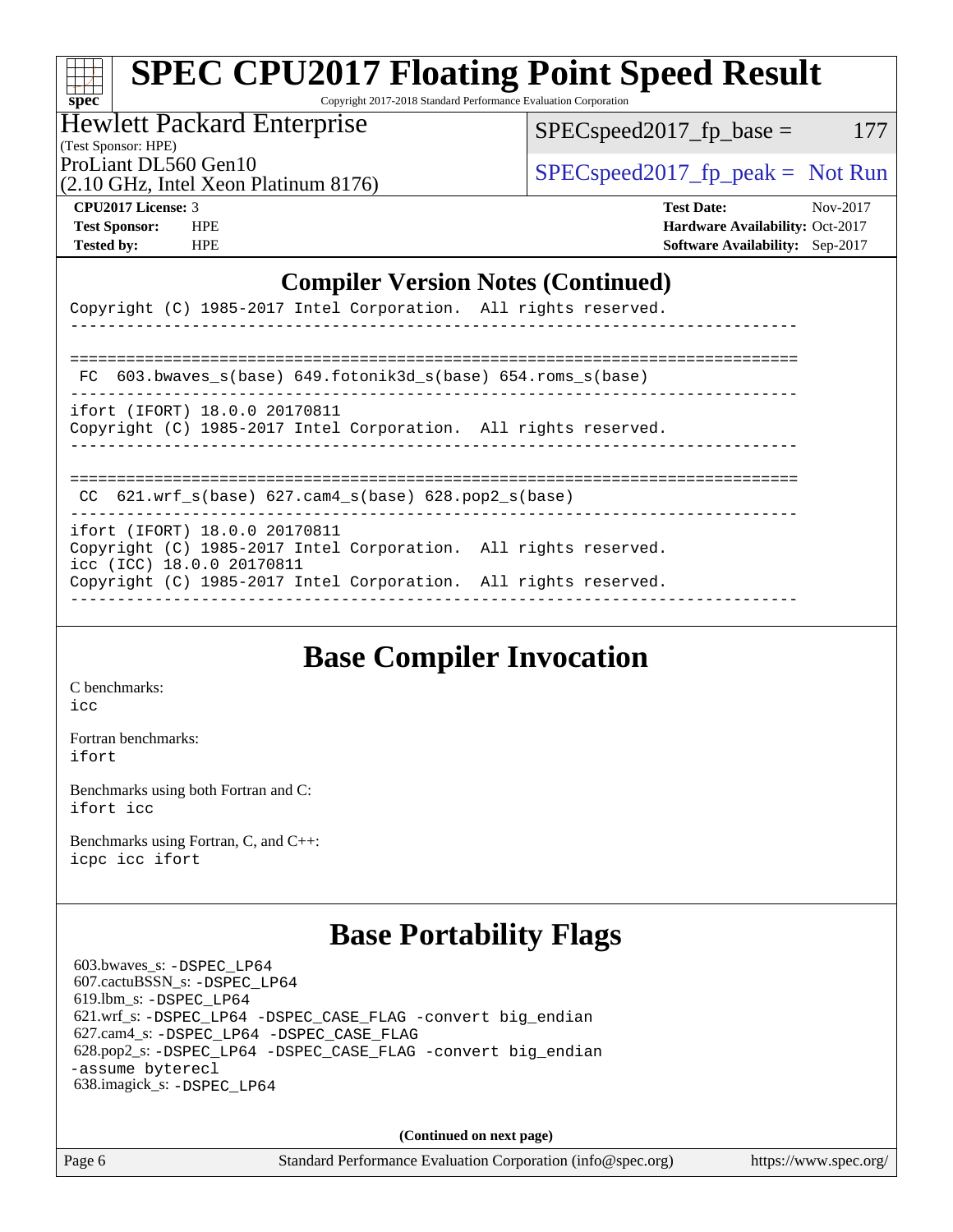# **[SPEC CPU2017 Floating Point Speed Result](http://www.spec.org/auto/cpu2017/Docs/result-fields.html#SPECCPU2017FloatingPointSpeedResult)**

Copyright 2017-2018 Standard Performance Evaluation Corporation

### Hewlett Packard Enterprise

(Test Sponsor: HPE)

 $SPEC speed2017_fp\_base = 177$ 

ProLiant DL560 Gen10  $SPEC speed2017$  [p\_peak = Not Run

(2.10 GHz, Intel Xeon Platinum 8176)

**[spec](http://www.spec.org/)**

**[CPU2017 License:](http://www.spec.org/auto/cpu2017/Docs/result-fields.html#CPU2017License)** 3 **[Test Date:](http://www.spec.org/auto/cpu2017/Docs/result-fields.html#TestDate)** Nov-2017 **[Test Sponsor:](http://www.spec.org/auto/cpu2017/Docs/result-fields.html#TestSponsor)** HPE **[Hardware Availability:](http://www.spec.org/auto/cpu2017/Docs/result-fields.html#HardwareAvailability)** Oct-2017 **[Tested by:](http://www.spec.org/auto/cpu2017/Docs/result-fields.html#Testedby)** HPE **[Software Availability:](http://www.spec.org/auto/cpu2017/Docs/result-fields.html#SoftwareAvailability)** Sep-2017

## **[Base Portability Flags \(Continued\)](http://www.spec.org/auto/cpu2017/Docs/result-fields.html#BasePortabilityFlags)**

 644.nab\_s: [-DSPEC\\_LP64](http://www.spec.org/cpu2017/results/res2017q4/cpu2017-20171128-01313.flags.html#suite_basePORTABILITY644_nab_s_DSPEC_LP64) 649.fotonik3d\_s: [-DSPEC\\_LP64](http://www.spec.org/cpu2017/results/res2017q4/cpu2017-20171128-01313.flags.html#suite_basePORTABILITY649_fotonik3d_s_DSPEC_LP64) 654.roms\_s: [-DSPEC\\_LP64](http://www.spec.org/cpu2017/results/res2017q4/cpu2017-20171128-01313.flags.html#suite_basePORTABILITY654_roms_s_DSPEC_LP64)

## **[Base Optimization Flags](http://www.spec.org/auto/cpu2017/Docs/result-fields.html#BaseOptimizationFlags)**

[C benchmarks](http://www.spec.org/auto/cpu2017/Docs/result-fields.html#Cbenchmarks):

[-xCORE-AVX2](http://www.spec.org/cpu2017/results/res2017q4/cpu2017-20171128-01313.flags.html#user_CCbase_f-xCORE-AVX2) [-ipo](http://www.spec.org/cpu2017/results/res2017q4/cpu2017-20171128-01313.flags.html#user_CCbase_f-ipo) [-O3](http://www.spec.org/cpu2017/results/res2017q4/cpu2017-20171128-01313.flags.html#user_CCbase_f-O3) [-no-prec-div](http://www.spec.org/cpu2017/results/res2017q4/cpu2017-20171128-01313.flags.html#user_CCbase_f-no-prec-div) [-qopt-prefetch](http://www.spec.org/cpu2017/results/res2017q4/cpu2017-20171128-01313.flags.html#user_CCbase_f-qopt-prefetch) [-ffinite-math-only](http://www.spec.org/cpu2017/results/res2017q4/cpu2017-20171128-01313.flags.html#user_CCbase_f_finite_math_only_cb91587bd2077682c4b38af759c288ed7c732db004271a9512da14a4f8007909a5f1427ecbf1a0fb78ff2a814402c6114ac565ca162485bbcae155b5e4258871) [-qopt-mem-layout-trans=3](http://www.spec.org/cpu2017/results/res2017q4/cpu2017-20171128-01313.flags.html#user_CCbase_f-qopt-mem-layout-trans_de80db37974c74b1f0e20d883f0b675c88c3b01e9d123adea9b28688d64333345fb62bc4a798493513fdb68f60282f9a726aa07f478b2f7113531aecce732043) [-qopenmp](http://www.spec.org/cpu2017/results/res2017q4/cpu2017-20171128-01313.flags.html#user_CCbase_qopenmp_16be0c44f24f464004c6784a7acb94aca937f053568ce72f94b139a11c7c168634a55f6653758ddd83bcf7b8463e8028bb0b48b77bcddc6b78d5d95bb1df2967) [-DSPEC\\_OPENMP](http://www.spec.org/cpu2017/results/res2017q4/cpu2017-20171128-01313.flags.html#suite_CCbase_DSPEC_OPENMP)

[Fortran benchmarks](http://www.spec.org/auto/cpu2017/Docs/result-fields.html#Fortranbenchmarks):

```
-DSPEC_OPENMP -xCORE-AVX2 -ipo -O3 -no-prec-div -qopt-prefetch
-ffinite-math-only -qopt-mem-layout-trans=3 -qopenmp
-nostandard-realloc-lhs -align array32byte
```
[Benchmarks using both Fortran and C](http://www.spec.org/auto/cpu2017/Docs/result-fields.html#BenchmarksusingbothFortranandC):

```
-xCORE-AVX2 -ipo -O3 -no-prec-div -qopt-prefetch -ffinite-math-only
-qopt-mem-layout-trans=3 -qopenmp -DSPEC_OPENMP
-nostandard-realloc-lhs -align array32byte
```
[Benchmarks using Fortran, C, and C++:](http://www.spec.org/auto/cpu2017/Docs/result-fields.html#BenchmarksusingFortranCandCXX) [-xCORE-AVX2](http://www.spec.org/cpu2017/results/res2017q4/cpu2017-20171128-01313.flags.html#user_CC_CXX_FCbase_f-xCORE-AVX2) [-ipo](http://www.spec.org/cpu2017/results/res2017q4/cpu2017-20171128-01313.flags.html#user_CC_CXX_FCbase_f-ipo) [-O3](http://www.spec.org/cpu2017/results/res2017q4/cpu2017-20171128-01313.flags.html#user_CC_CXX_FCbase_f-O3) [-no-prec-div](http://www.spec.org/cpu2017/results/res2017q4/cpu2017-20171128-01313.flags.html#user_CC_CXX_FCbase_f-no-prec-div) [-qopt-prefetch](http://www.spec.org/cpu2017/results/res2017q4/cpu2017-20171128-01313.flags.html#user_CC_CXX_FCbase_f-qopt-prefetch) [-ffinite-math-only](http://www.spec.org/cpu2017/results/res2017q4/cpu2017-20171128-01313.flags.html#user_CC_CXX_FCbase_f_finite_math_only_cb91587bd2077682c4b38af759c288ed7c732db004271a9512da14a4f8007909a5f1427ecbf1a0fb78ff2a814402c6114ac565ca162485bbcae155b5e4258871) [-qopt-mem-layout-trans=3](http://www.spec.org/cpu2017/results/res2017q4/cpu2017-20171128-01313.flags.html#user_CC_CXX_FCbase_f-qopt-mem-layout-trans_de80db37974c74b1f0e20d883f0b675c88c3b01e9d123adea9b28688d64333345fb62bc4a798493513fdb68f60282f9a726aa07f478b2f7113531aecce732043) [-qopenmp](http://www.spec.org/cpu2017/results/res2017q4/cpu2017-20171128-01313.flags.html#user_CC_CXX_FCbase_qopenmp_16be0c44f24f464004c6784a7acb94aca937f053568ce72f94b139a11c7c168634a55f6653758ddd83bcf7b8463e8028bb0b48b77bcddc6b78d5d95bb1df2967) [-DSPEC\\_OPENMP](http://www.spec.org/cpu2017/results/res2017q4/cpu2017-20171128-01313.flags.html#suite_CC_CXX_FCbase_DSPEC_OPENMP)

[-nostandard-realloc-lhs](http://www.spec.org/cpu2017/results/res2017q4/cpu2017-20171128-01313.flags.html#user_CC_CXX_FCbase_f_2003_std_realloc_82b4557e90729c0f113870c07e44d33d6f5a304b4f63d4c15d2d0f1fab99f5daaed73bdb9275d9ae411527f28b936061aa8b9c8f2d63842963b95c9dd6426b8a) [-align array32byte](http://www.spec.org/cpu2017/results/res2017q4/cpu2017-20171128-01313.flags.html#user_CC_CXX_FCbase_align_array32byte_b982fe038af199962ba9a80c053b8342c548c85b40b8e86eb3cc33dee0d7986a4af373ac2d51c3f7cf710a18d62fdce2948f201cd044323541f22fc0fffc51b6)

### **[Base Other Flags](http://www.spec.org/auto/cpu2017/Docs/result-fields.html#BaseOtherFlags)**

[C benchmarks](http://www.spec.org/auto/cpu2017/Docs/result-fields.html#Cbenchmarks):  $-m64 - std= c11$  $-m64 - std= c11$ 

[Fortran benchmarks](http://www.spec.org/auto/cpu2017/Docs/result-fields.html#Fortranbenchmarks):

[-m64](http://www.spec.org/cpu2017/results/res2017q4/cpu2017-20171128-01313.flags.html#user_FCbase_intel_intel64_18.0_af43caccfc8ded86e7699f2159af6efc7655f51387b94da716254467f3c01020a5059329e2569e4053f409e7c9202a7efc638f7a6d1ffb3f52dea4a3e31d82ab)

[Benchmarks using both Fortran and C](http://www.spec.org/auto/cpu2017/Docs/result-fields.html#BenchmarksusingbothFortranandC):  $-m64 - std= c11$  $-m64 - std= c11$ 

[Benchmarks using Fortran, C, and C++:](http://www.spec.org/auto/cpu2017/Docs/result-fields.html#BenchmarksusingFortranCandCXX)  $-m64 - std= c11$  $-m64 - std= c11$